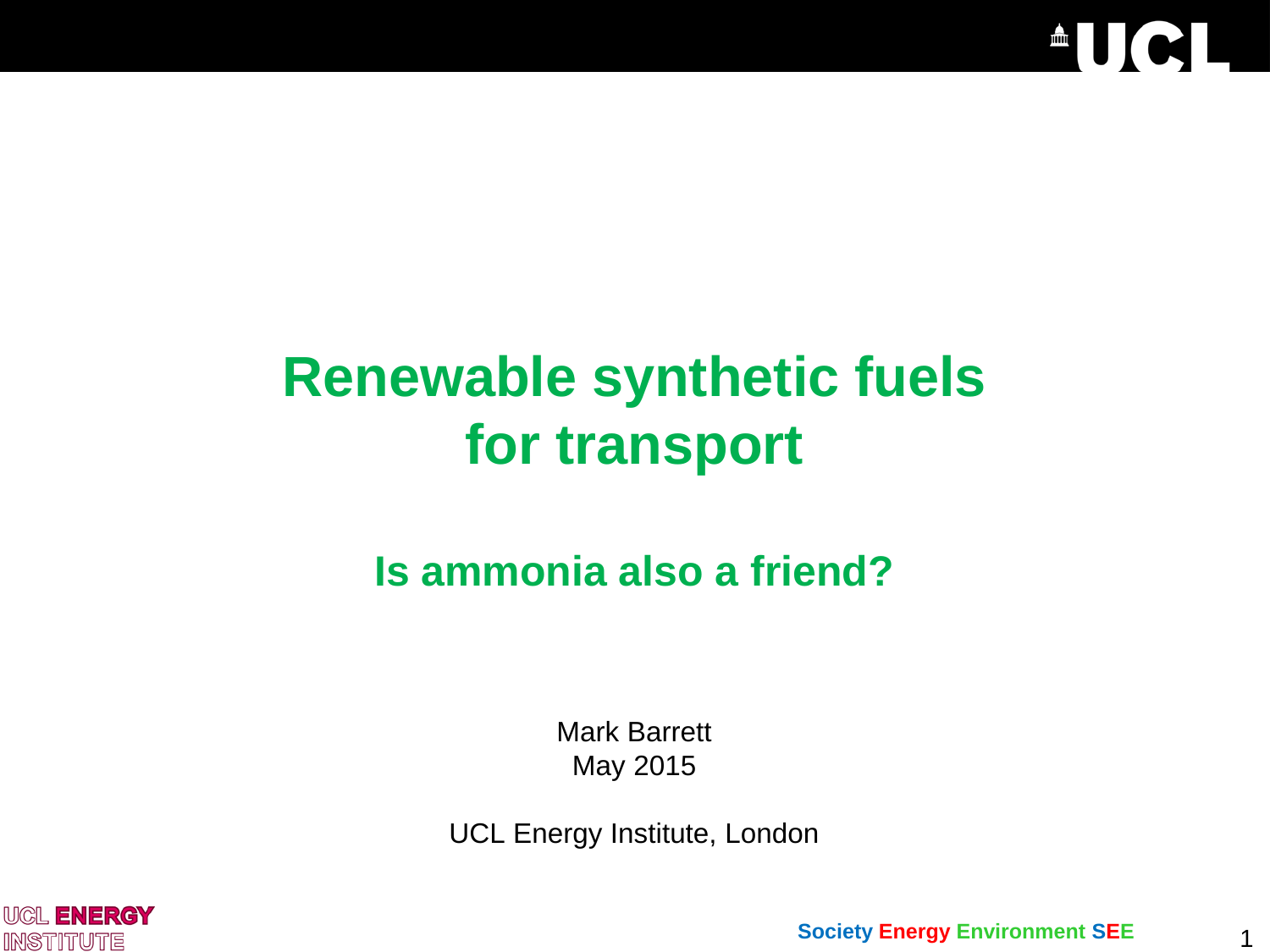# **Why renewable synthetic fuels for transport?**

#### **For technologies that**:

- Cannot be connected with static networks (pipes, cables)
- Require large high energy density storage
- Require tight fuel specification

#### ⇒ **Almost exclusively transport – the toughest nut to crack**

#### **Prime candidates:**

- **aircraft** kerosene equivalent hydrocarbon because of high energy density specification for aviation (but note
- **ships** hydrogen, **ammonia**, hydrocarbon for ICE/fuel cells
- **trucks** hydrogen, **ammonia**, hydrocarbon for ICE/fuel cells
- Electric rail can cover much long distance freight and passenger transport
- Shorter distances can use EVs (cars, vans, buses) with batteries

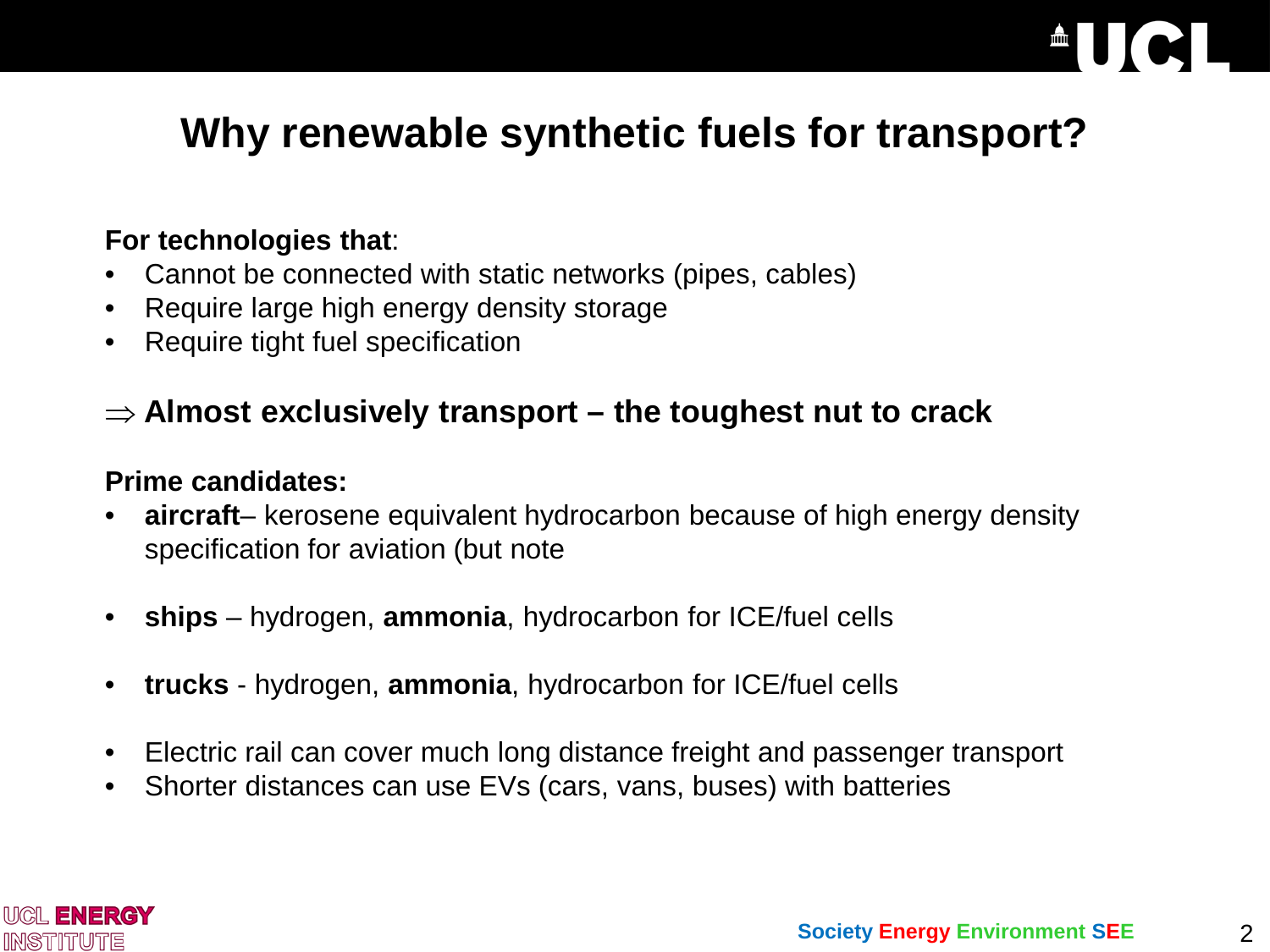# $\triangle$ UCI

## **Renewable fuel pathways**

### **Energy input**

- **electricity**
- biomass

#### • **Feedstocks**

- air
- water
- carbon

#### **Products**

- hydrogen
- ammonia
- 



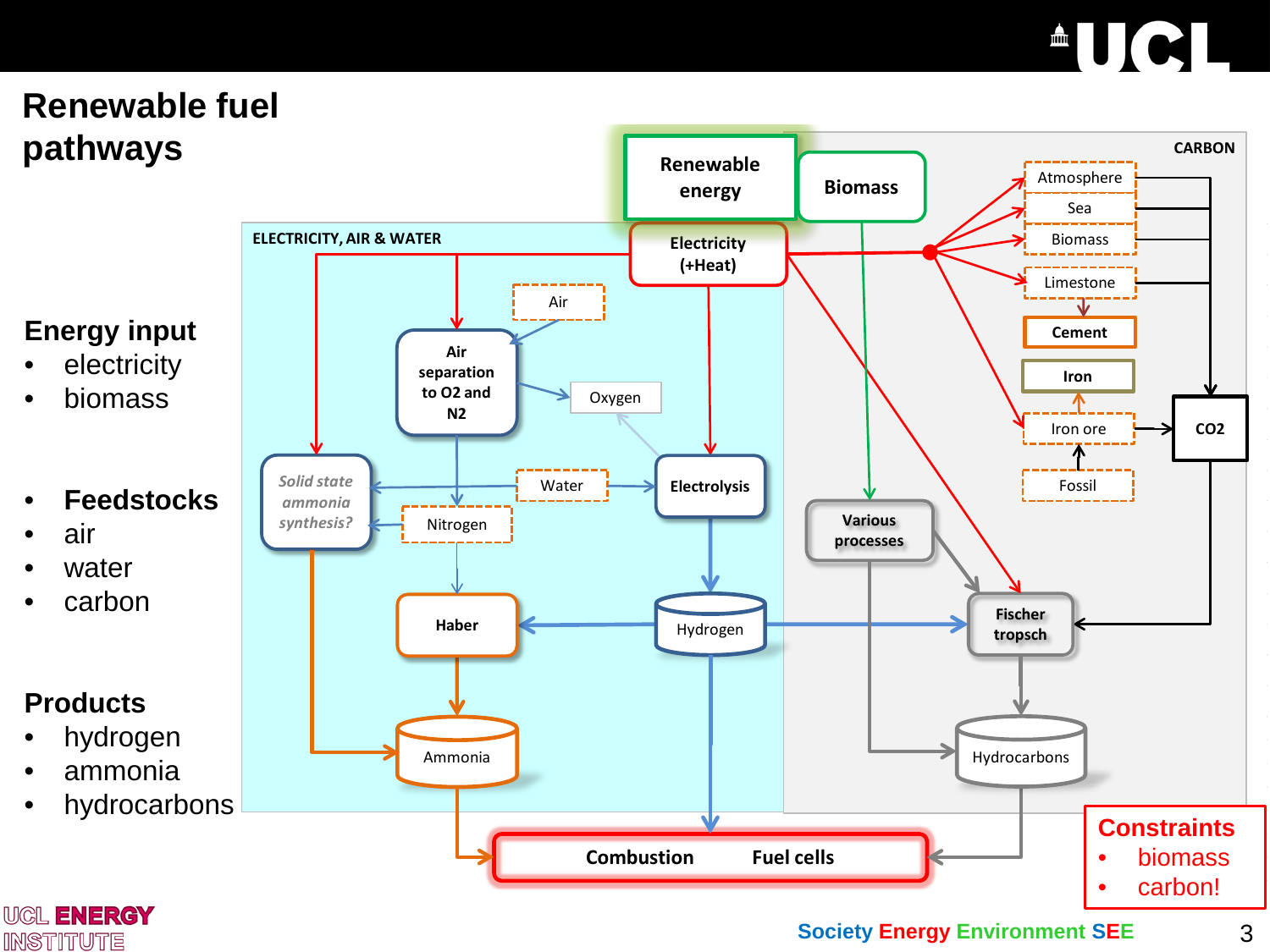

## **Biofuels are best?**

**Biofuel production has complex interacting social, technical, environmental and economic factors that vary with location making it hard to analyse and regulate.**

#### **The good**

- Oil-rich biomass (e.g. seeds) can be converted with reasonable efficiency to high specification biofuels for engines, but not other forms (e.g. wood).
- Biofuel production can increase farmers' incomes



### GHG emission relative to fossil

#### **The bad**

INSTITUTE

- Biofuels need large land areas
- Effect on food security and prices
- Land use change & ecosystems
- GHG emission (e.g. N2O)
- Inputs: fuels, water…

Note: Excludes the effects of land-use change.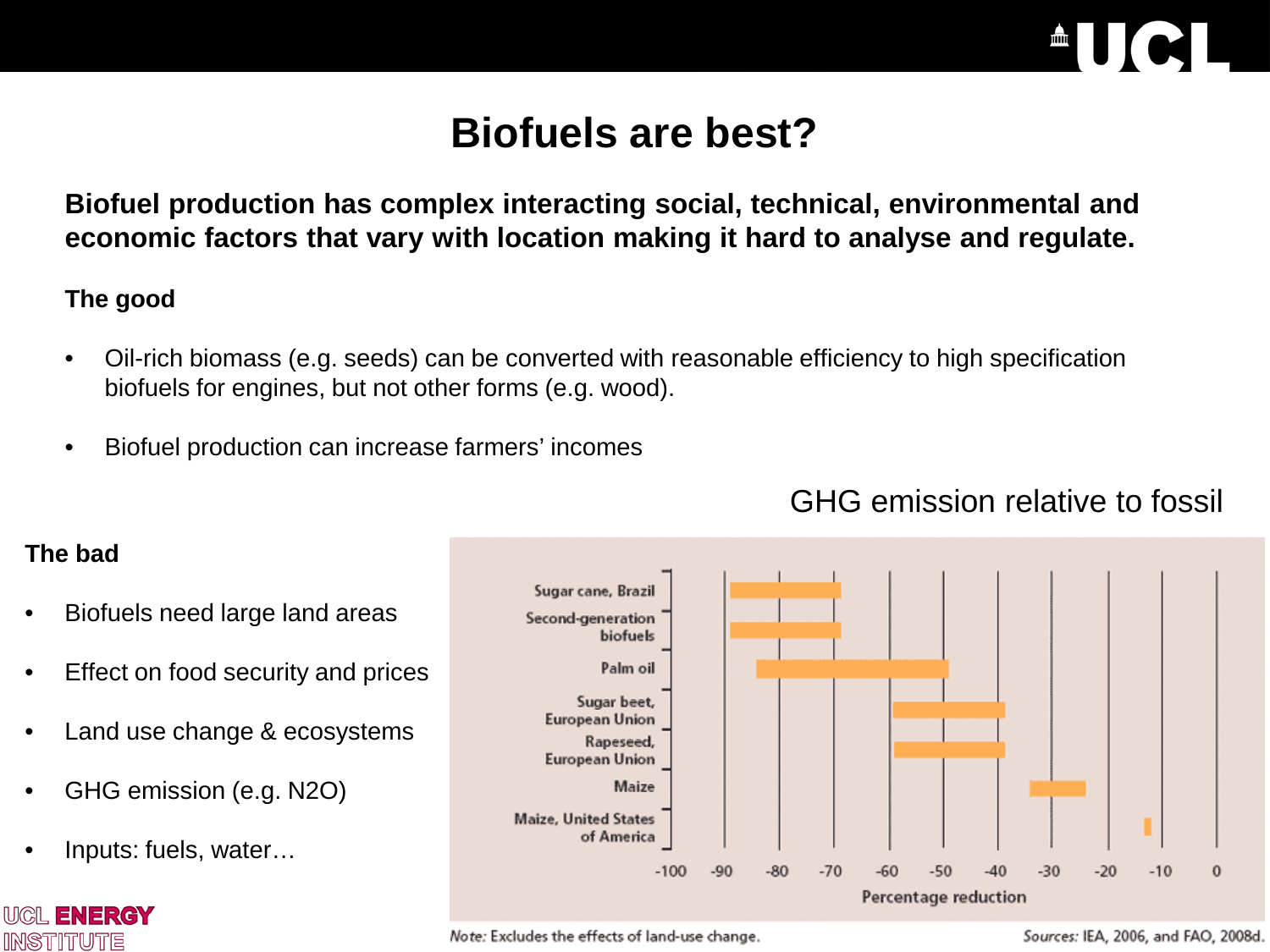

## **Fuel characteristics**



**INSTITUTE**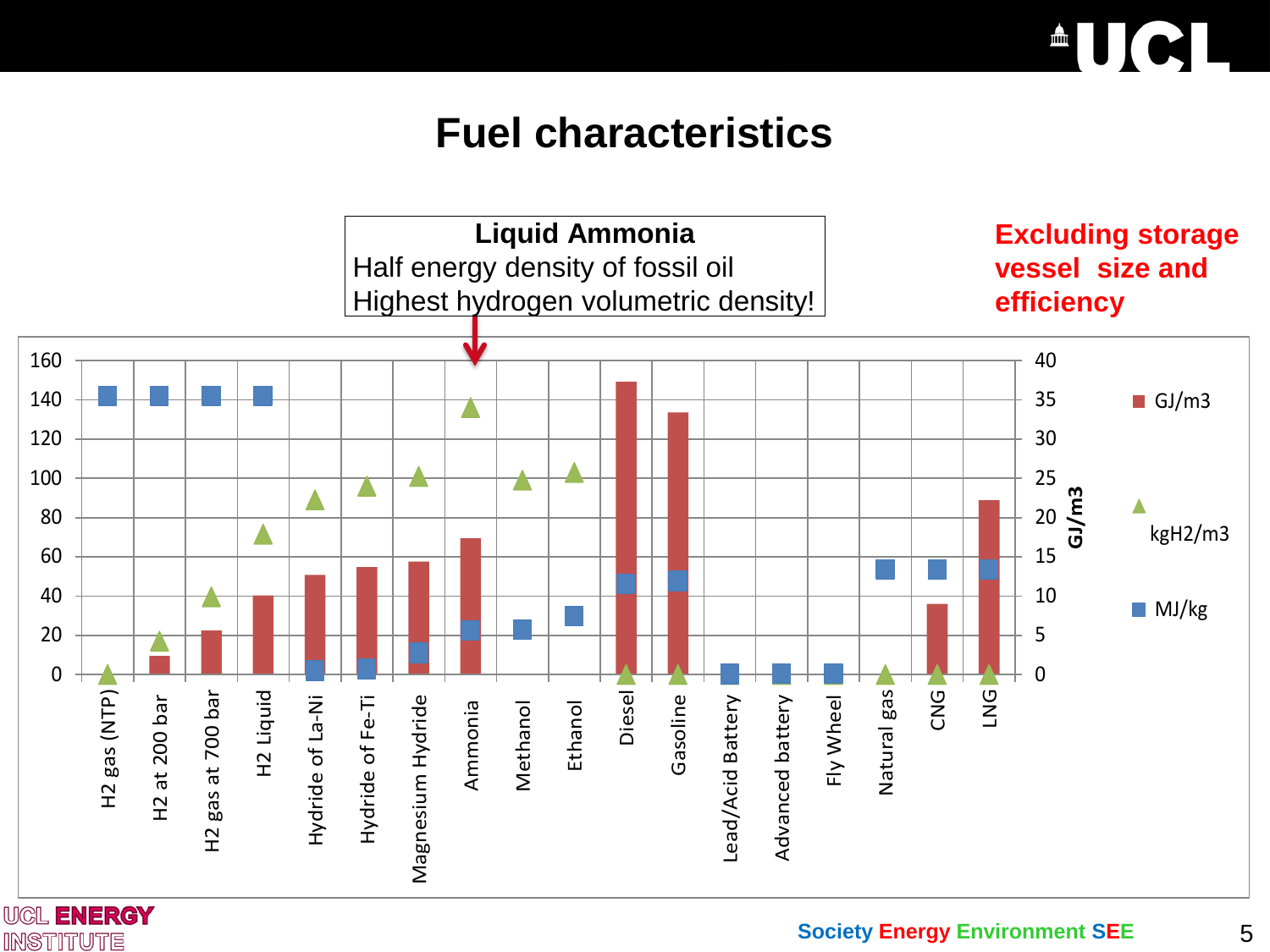## **Ammonia: production from renewable electricity**

Current global production ~180 Mt. Most for fertiliser and made from natural gas, some electrolysis.

(About 50% of the nitrogen in humans originates in the Haber-Bosch process!!)

Ammonia can be made from air, water and renewable electricity.

Efficiency (electrical energy to ammonia energy) about 60%.

One 5 MW wind turbine:

**WIGIL ENERGY INSTITUTE** 

- produces the same fuel energy (ammonia) as about 6 km2 of (European) biofuel,
- and about twice the GHG reduction.

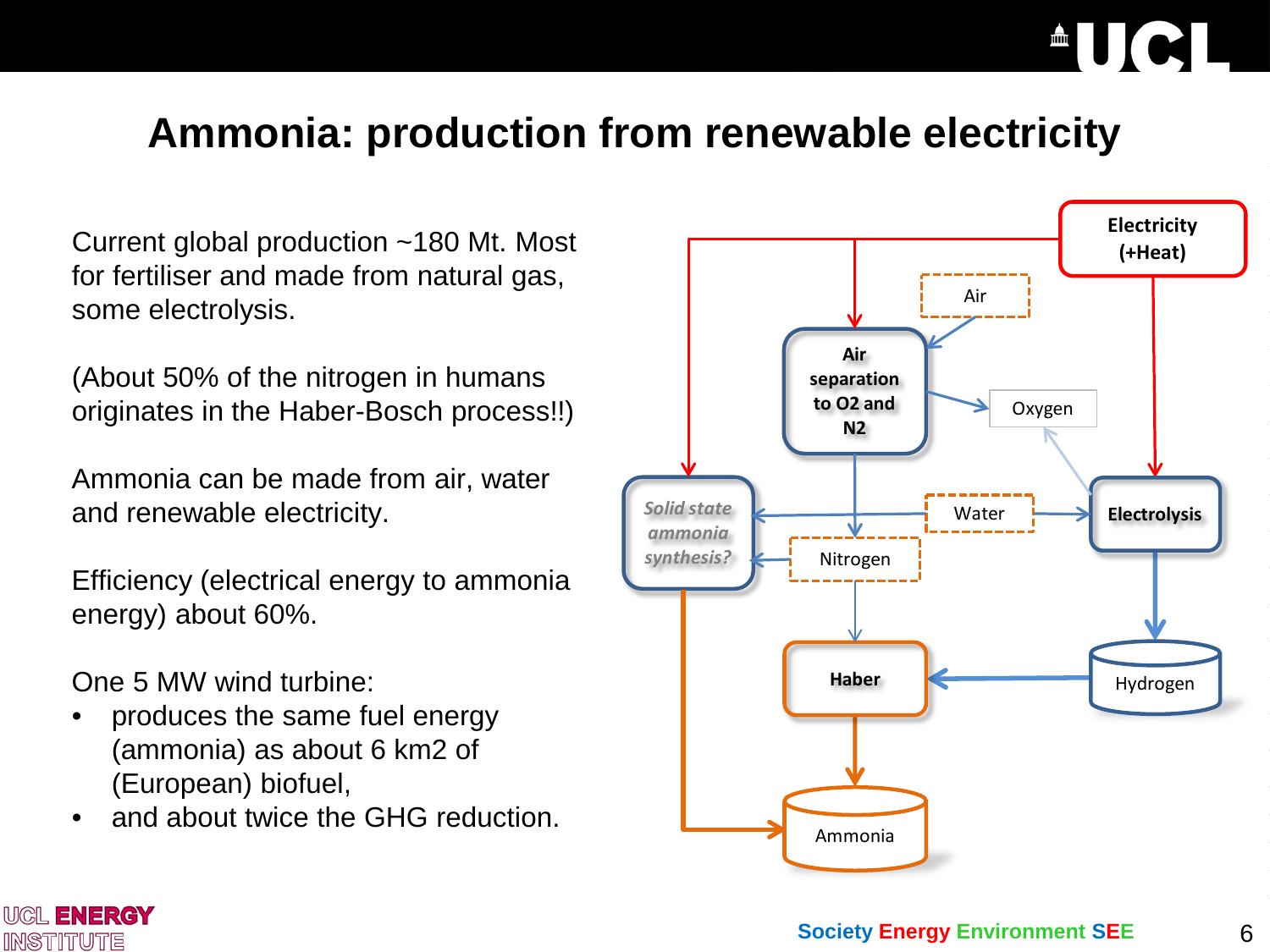# **Ammonia: safety, storage and transport**

## **Safety**

- Toxic at high concentrations but easily smelled at safe concentrations.
- Less flammable than diesel/gasoline

**Storage** as liquid at 250 psi pressure.

### **Transport:**

- pipe (5000 km USA)
- ship
- road
- rail







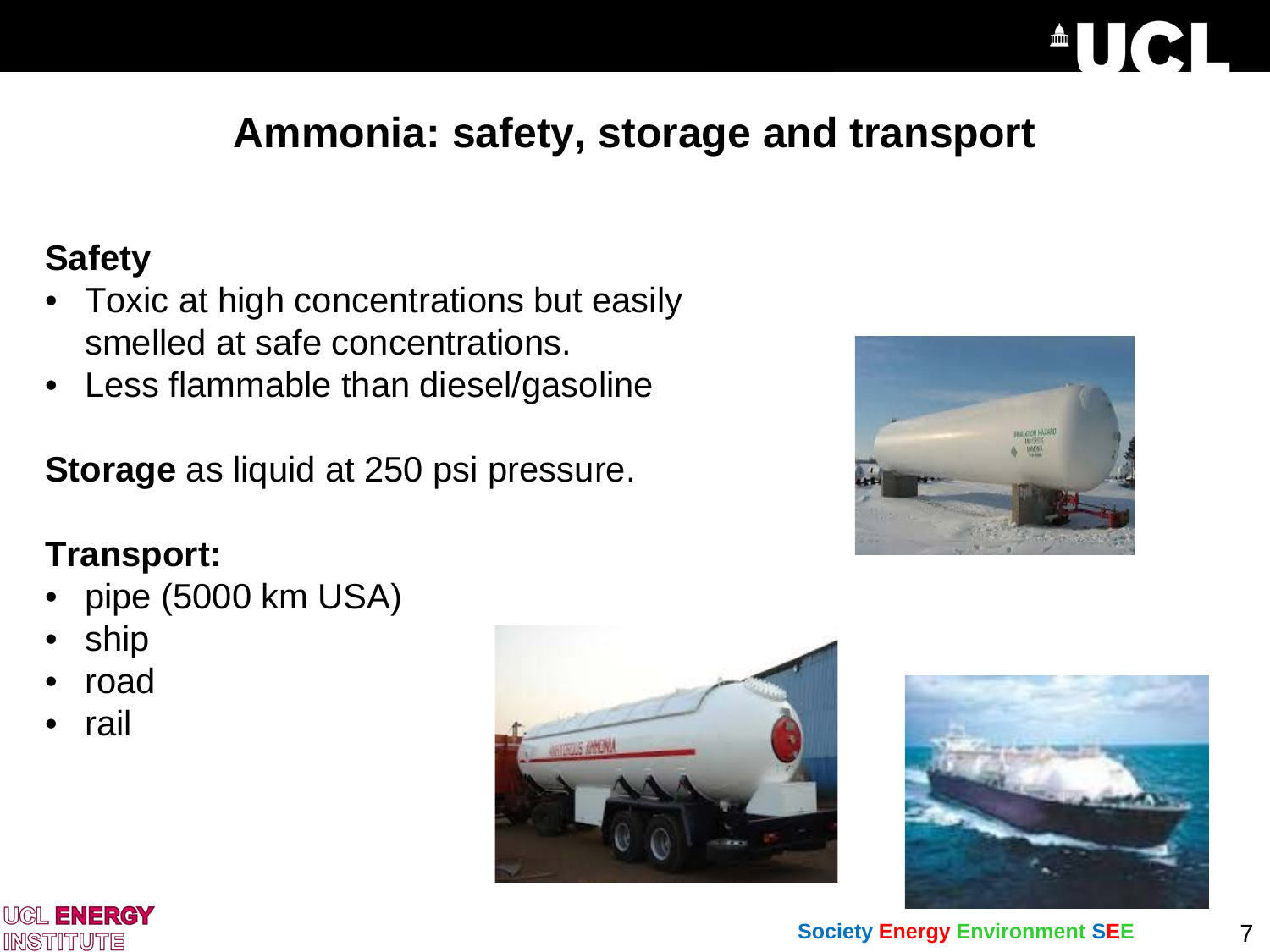## **Ammonia: power production**

### **Ammonia has been used in:**

- internal combustion engines
- gas turbines
- fuel cells

### **Need more data on:**

- Engine design and management
- NH3 and NOx emission (but negligible PM and SO2 emission)



1943 Ammonia bus in Belgium





Hydrogen Engine Center (HEC) ammonia-powered engine meets California's emissions standards.





South Korean AmVeh car: mixture of ammonia and gasoline



2007 Detroit to San Francisco, a mix of ammonia and gasoline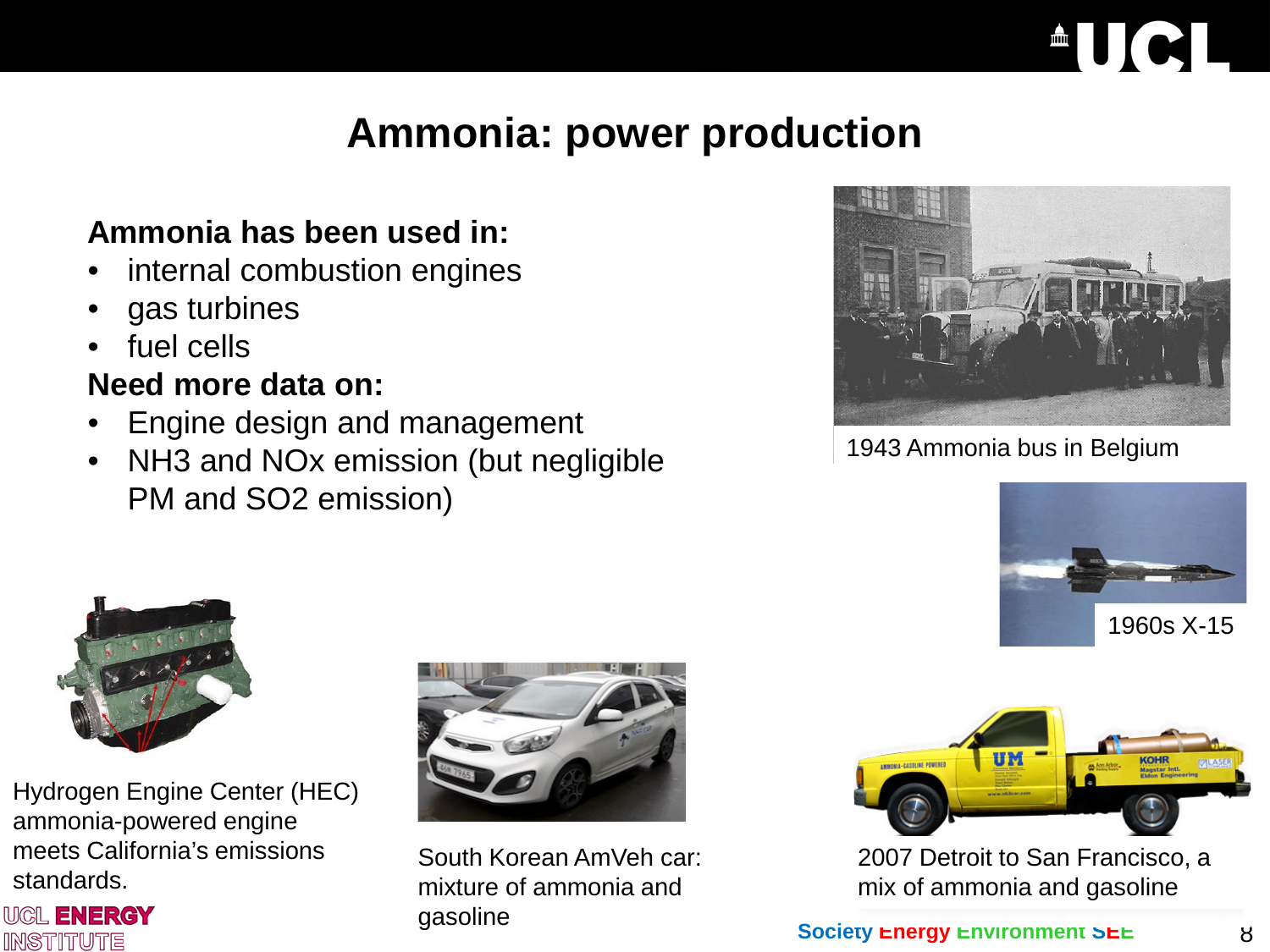

## **Ammonia: ships**

- Transport of bulk ammonia in ships well known
- Ammonia storage volume and weight not a big problem on ships; even dual fuelled with conventional fuel
- Ships engines slow revving and suitable for ammonia
- Current global oil use about 400 Mt.
- Current global ammonia production is about 200 Mt from methane, about a quarter of marine oil energy.
- As low carbon ammonia becomes available, it can be mixed in with fossil fuels in an increasing fraction.

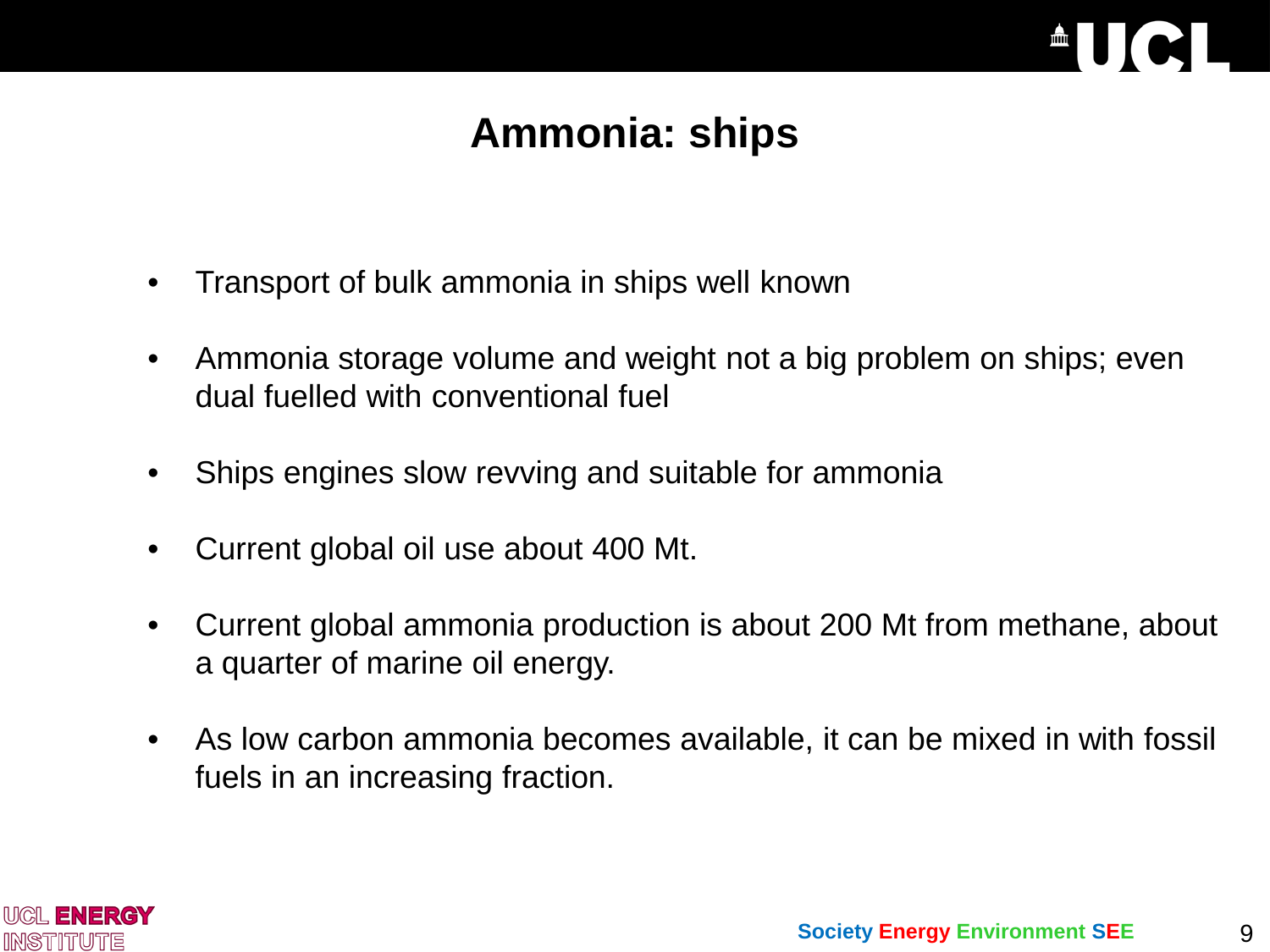# **AUCI**

## **Fuel synthesis integration in national energy system**

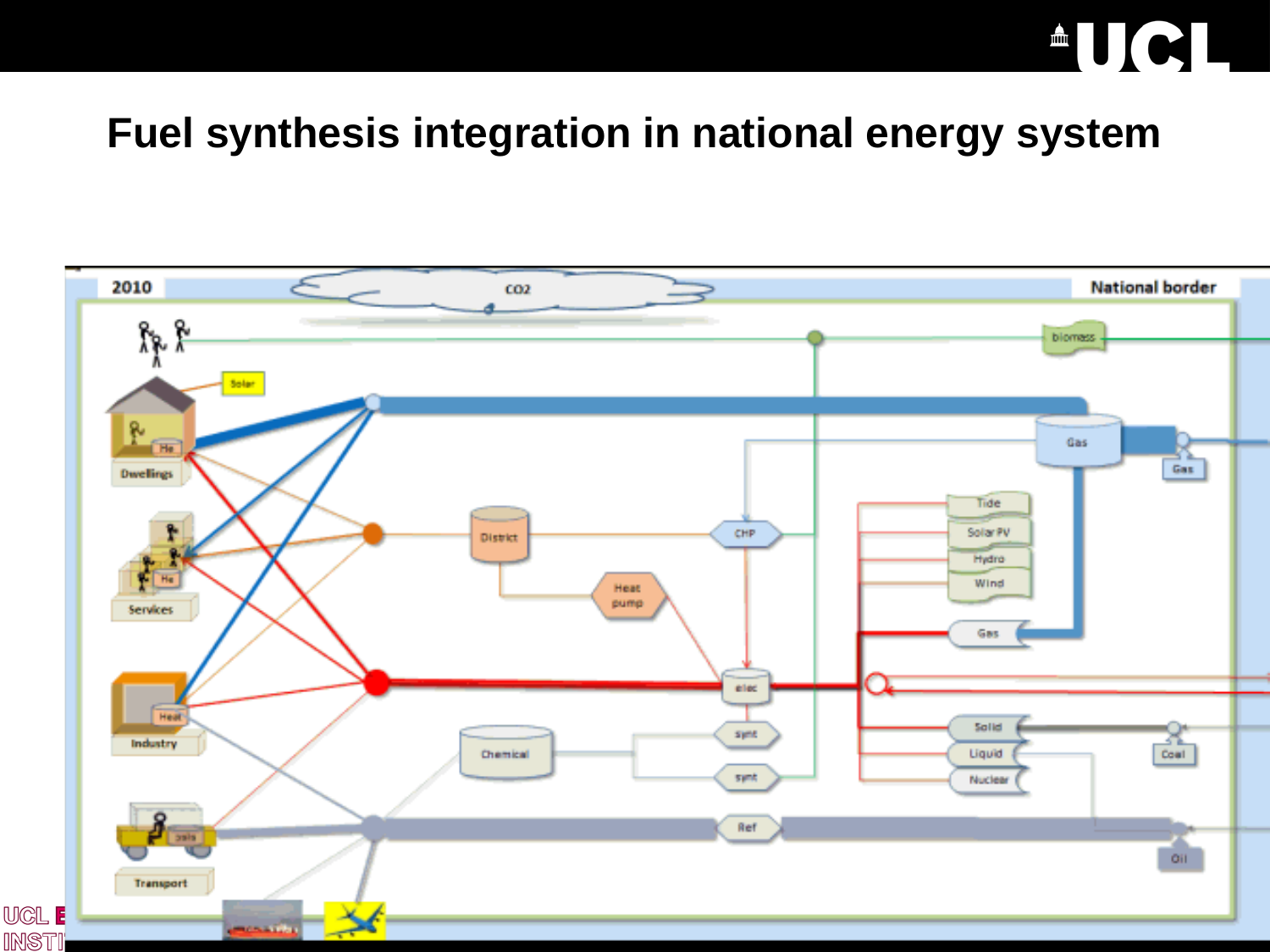# $\textcolor{red}{\bullet} \textcolor{red}{\bullet} \textcolor{red}{\bullet} \textcolor{red}{\bullet} \textcolor{red}{\bullet} \textcolor{red}{\bullet} \textcolor{red}{\bullet} \textcolor{red}{\bullet} \textcolor{red}{\bullet} \textcolor{red}{\bullet} \textcolor{red}{\bullet} \textcolor{red}{\bullet} \textcolor{red}{\bullet} \textcolor{red}{\bullet} \textcolor{red}{\bullet} \textcolor{red}{\bullet} \textcolor{red}{\bullet} \textcolor{red}{\bullet} \textcolor{red}{\bullet} \textcolor{red}{\bullet} \textcolor{red}{\bullet} \textcolor{red}{\bullet} \textcolor{red}{\bullet} \textcolor{red}{\bullet} \textcolor{$

# **Synthetic fuel production economics**

#### **Costs depends on**

- Feedstock costs
- Energy costs (time varying)
- **Capital**
- O&M

These depend on:

- synthesiser capacity factor:
- Unit capital costs
- **Electricity costs**

Electricity costs will vary with other demands and renewable output – i.e. a **national system dependency**

**WIGIL ENERGY INSTITUTE** 



**2012 fossil prices**

|               |     | <b>Marine diesel Aviation kerosene</b> |
|---------------|-----|----------------------------------------|
| $\frac{f}{f}$ | 600 | 925                                    |
| E/t           | 400 | 617                                    |
| GJ/t          | 42  | 42                                     |
| £/GJ          | 9.5 | 14.7                                   |
| p/kWh         | 3.4 | 5.3                                    |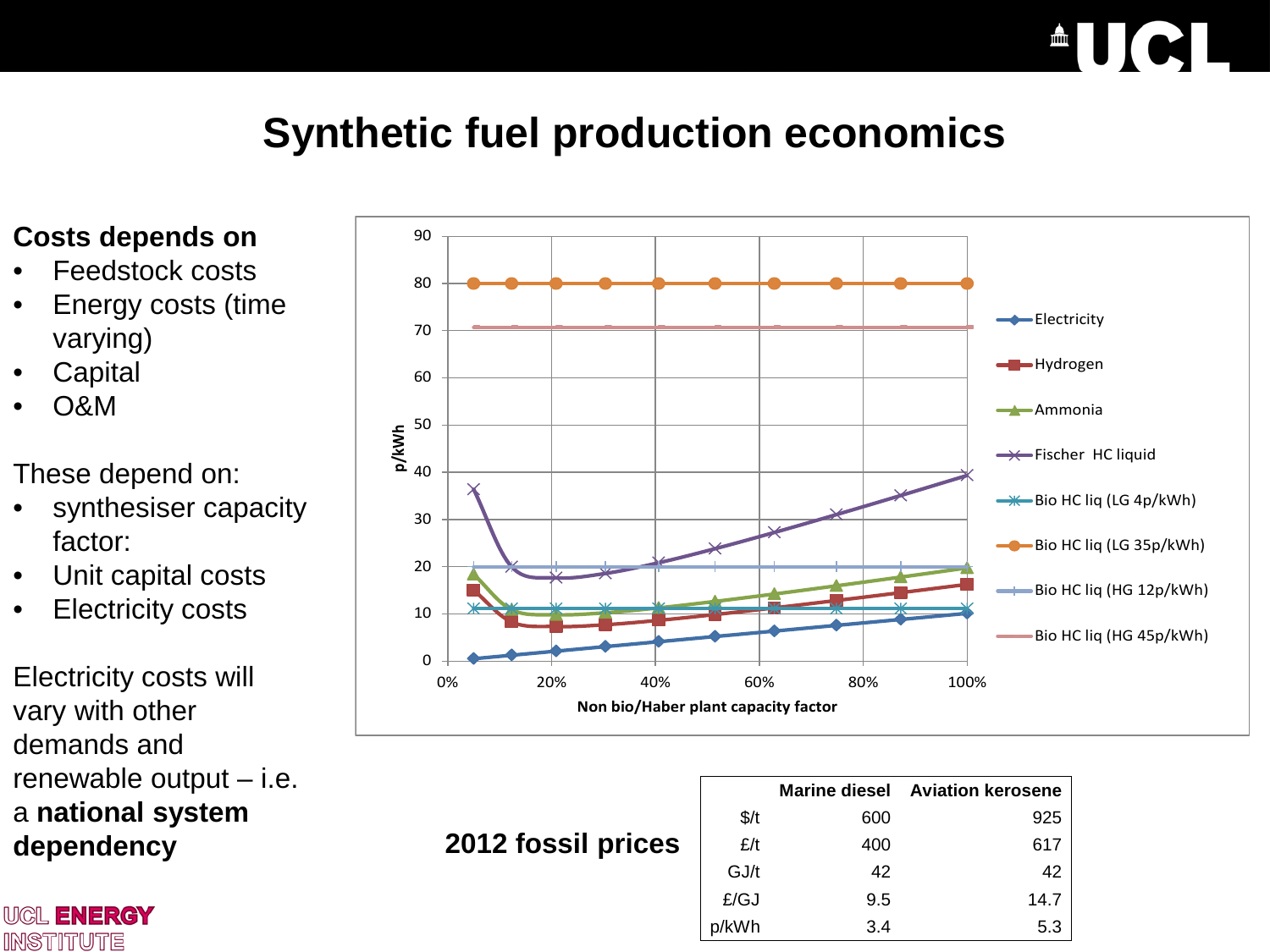

## **Pungent conclusions**

- Ammonia can be a friend!
- Renewable electricity recycles air and water via a fuel that is a near zero greenhouse gas and air pollution emitter
- Relatively easy to quantify impacts and costs globally
- Perhaps 2-4 times more expensive than current fossil oil.

### **Further work**

- Assessment of motors and fuel cells using ammonia
- Detailed technical, environmental & economic model of production, distribution and use pathways - partcularly ammonia leakage
- Analysis of technical/economic integration of synthesis into national system, including use of ammonia for energy storage

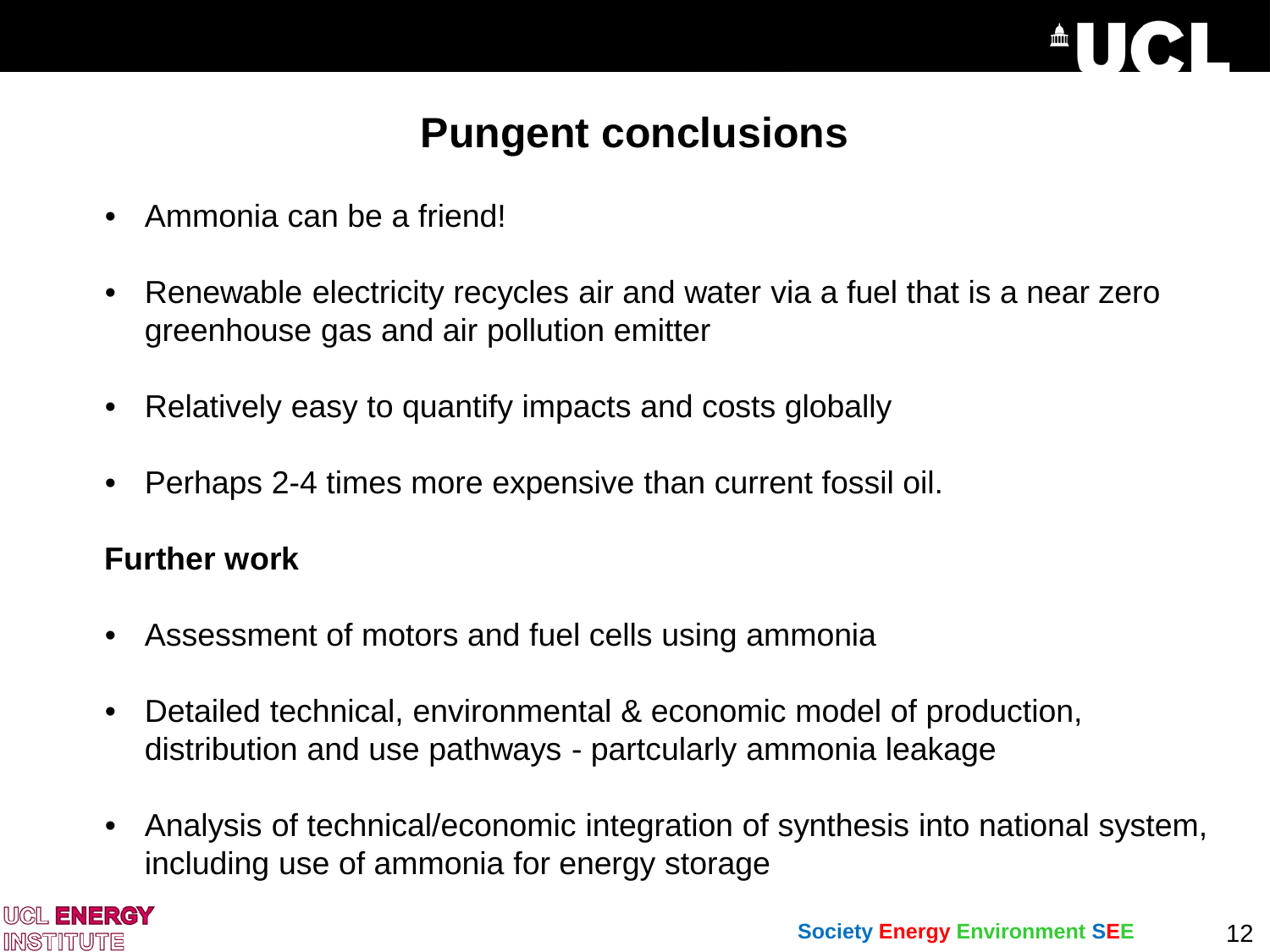

# Thank you for listening. Questions?

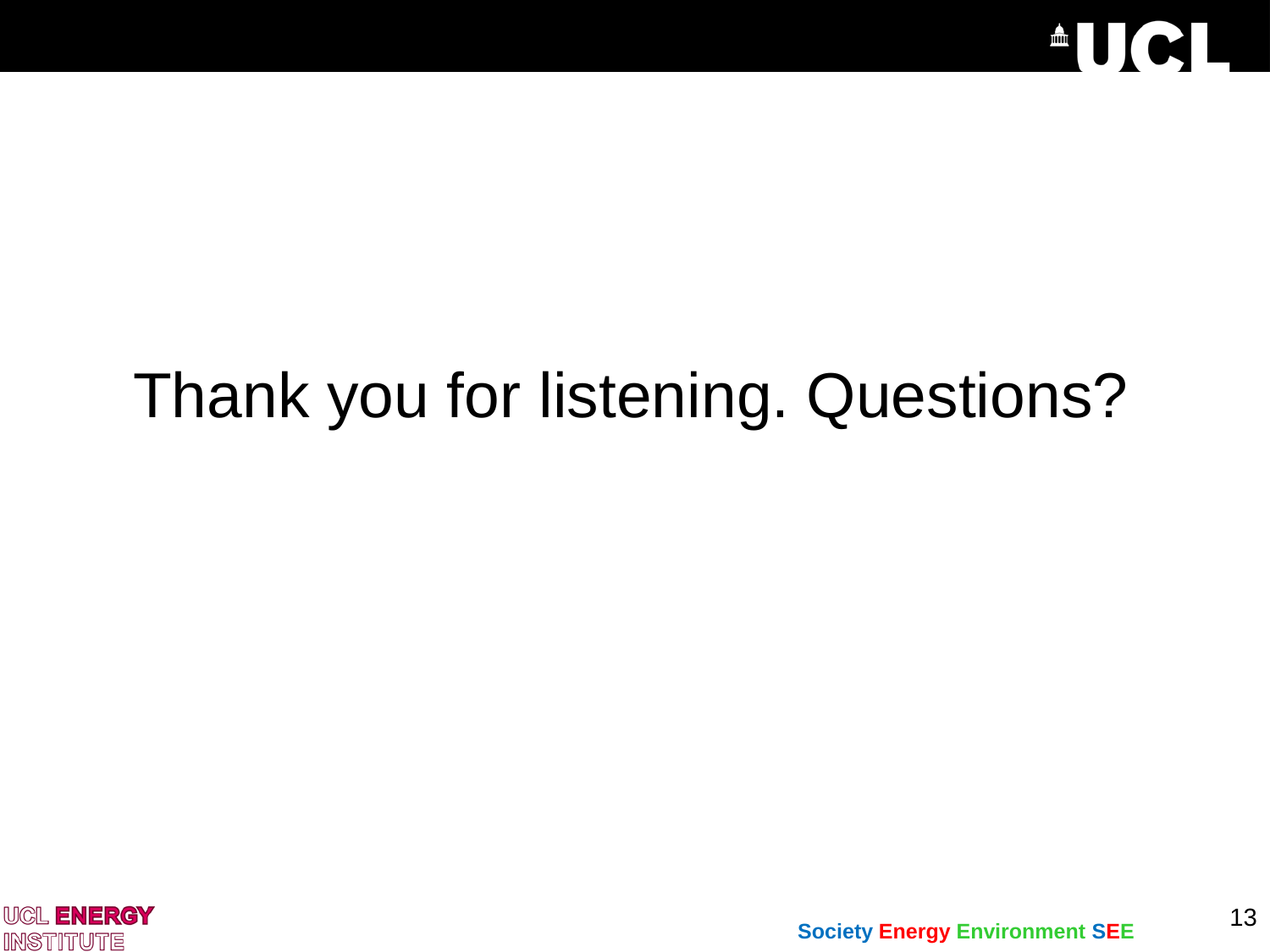### $\begin{array}{c|c} \hline \end{array}$ IC

#### <http://www.cruisecritic.co.uk/news/news.cfm?ID=1641>

In light of the ever-increasing prices for fuel, what *does* it cost to fill up Freedom's tank?

First we have to give the folks at CNBC a nod of thanks -- an assignment editor called us yesterday wanting to know how big Freedom's tank was, and so we set out to find out. The scoop? The tank itself, according to a [Royal Caribbean](http://www.cruisecritic.co.uk/reviews/cruiseline.cfm?CruiselineID=32) spokesman, can hold 3,533 metric tons of fuel. That's actually not a record-setter even if the ship's overall tonnage is; [Cunard](http://www.cruisecritic.co.uk/reviews/cruiseline.cfm?CruiselineID=13)'s [Queen Elizabeth 2](http://www.cruisecritic.co.uk/reviews/review.cfm?ShipID=247), for instance, has a tank capacity of 4,381.

QE2 can run for 10 days on that fill-up, sailing at an average 32.5 knots -- and for a distance of some 7,800 nautical miles.

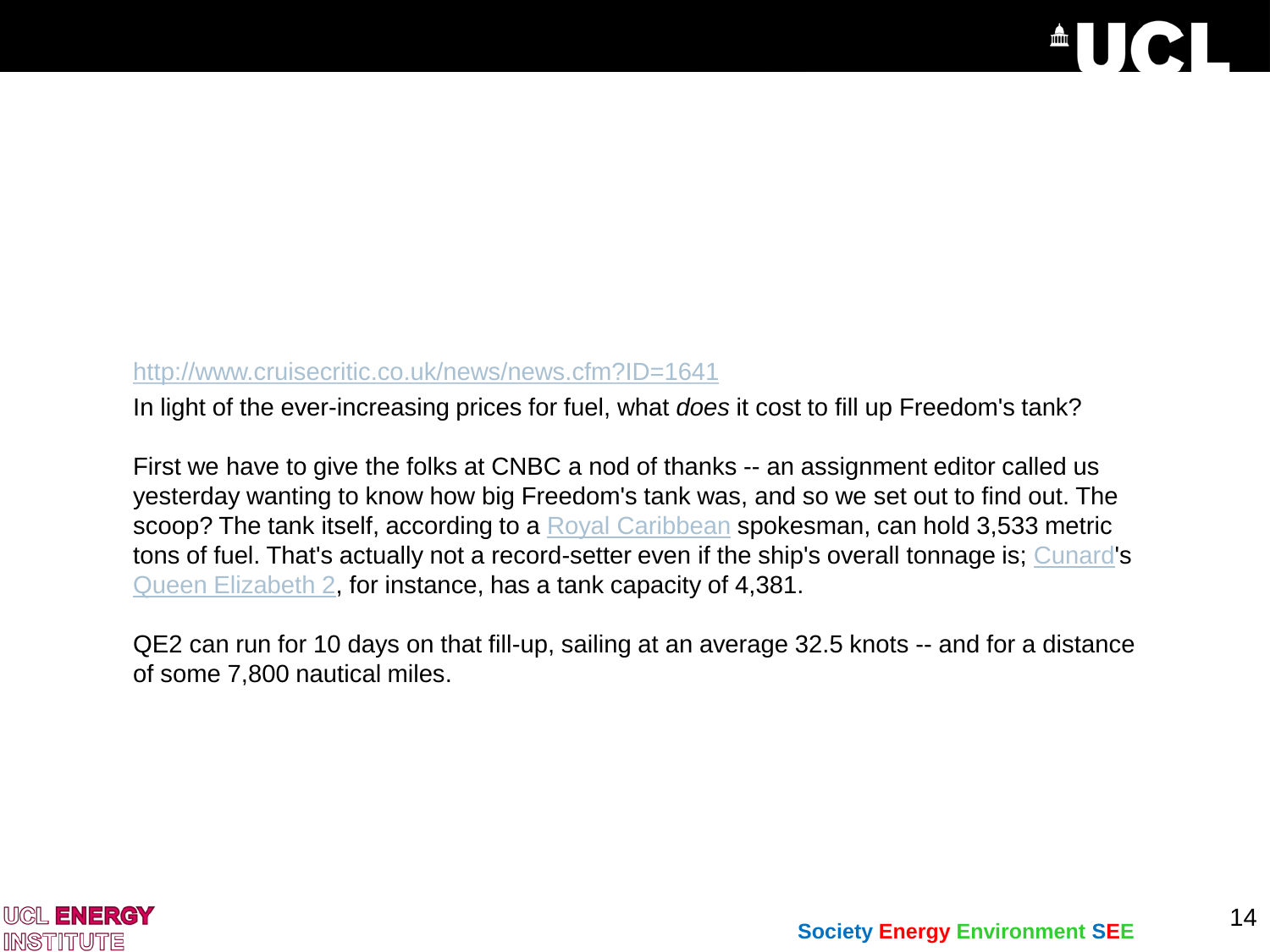

# **Conclusions**

### **Conclusions**

- Biomass and carbon feedstock constraints important
- Synthesis with renewable electricity a national system integration issue
- Synthetic H2/NH3 perhaps 2-4 times more expensive than current fossil oil; uses renewable electricity, air and water.
- Biofuels perhaps 4-10 more expensive than current fossil oil; possible severe social and environmental impacts.

### **Further work**

- Assessment of motors and fuel cells using synthetic fuels
- Analysis of constraints
- Detailed technical, environmental & economic model of synthesis pathways
- Analysis of technical/economic integration of synthesis into national system



15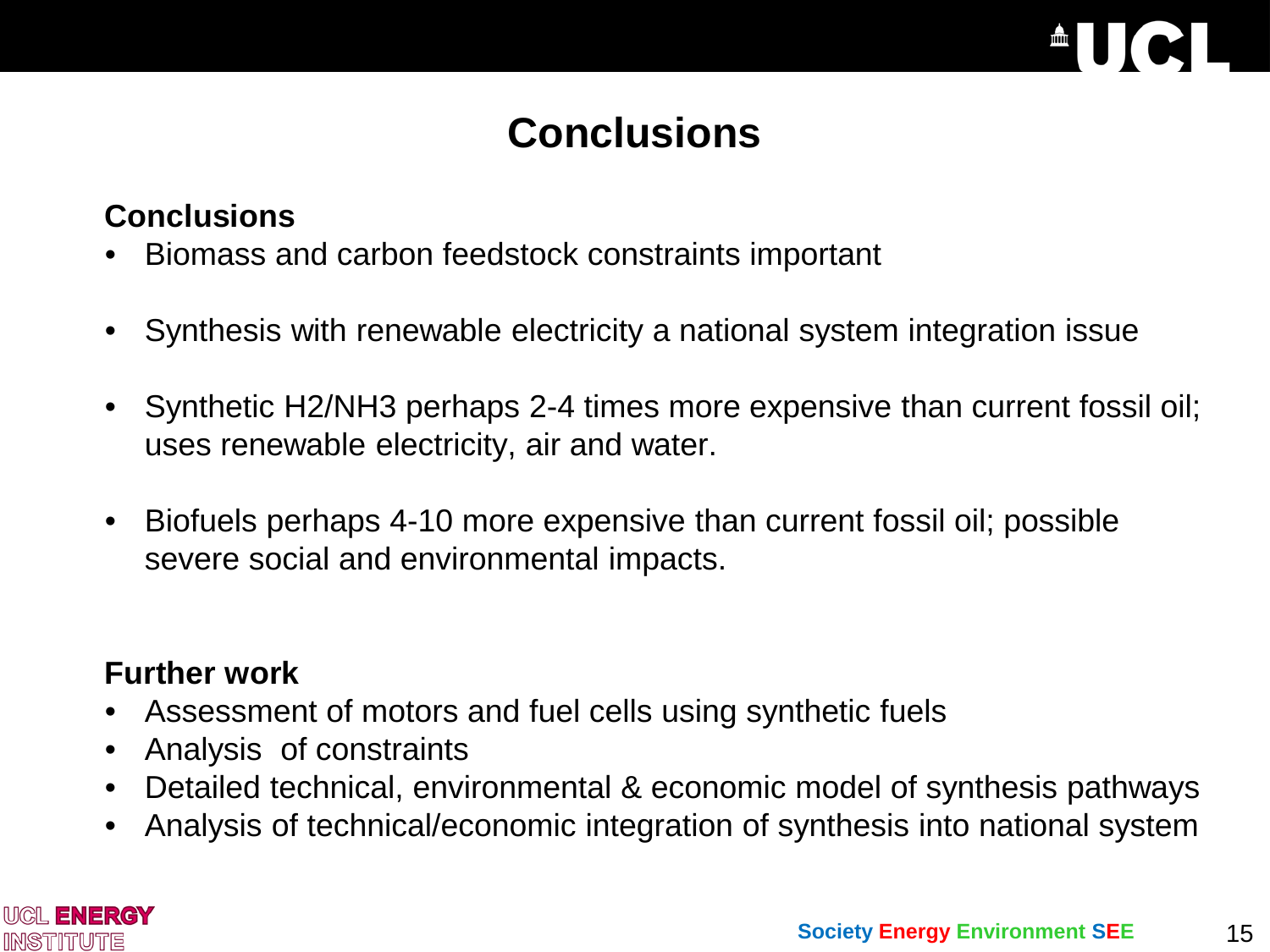

## **Some transport fuel pathways**

| Red italic most uncertain data<br>Primary                                   |                                 |                | <b>Fossil</b> |                | <b>Renewable electricity</b> |                                                 |                          |                |                                                                         |                                | <b>CHP</b> (excl   |  |
|-----------------------------------------------------------------------------|---------------------------------|----------------|---------------|----------------|------------------------------|-------------------------------------------------|--------------------------|----------------|-------------------------------------------------------------------------|--------------------------------|--------------------|--|
|                                                                             |                                 | Crude oil      | Gas           | Biomass        | Renewable                    | Renewable                                       | Renewable                | Renewable      | Renewable                                                               | Renewable                      | <b>Biomass</b>     |  |
| Refine                                                                      |                                 | 94%            |               | 50%            |                              |                                                 |                          |                |                                                                         |                                |                    |  |
| <b>Transform</b>                                                            |                                 |                |               |                |                              |                                                 |                          |                |                                                                         |                                | <b>CHP</b>         |  |
|                                                                             |                                 |                |               |                |                              |                                                 |                          |                |                                                                         |                                | 30%                |  |
| <b>Distribution</b>                                                         |                                 | Crude oil      | Gas           | <b>Biomass</b> |                              |                                                 |                          |                | Electricity Electricity Electricity Electricity Electricity Electricity |                                | Electricity        |  |
|                                                                             |                                 | 99%            | 99%           | 99%            | 97%                          | 97%                                             | 97%                      | 97%            | 93%                                                                     | 93%                            | 93%                |  |
| <b>Delivered</b><br>Transform<br>Product<br><b>Synthesis</b> Material input |                                 |                | Gas           |                |                              | Electricity Electricity Electricity Electricity |                          |                |                                                                         |                                |                    |  |
|                                                                             |                                 |                | 95%           |                | 75%                          | 75%                                             | 75%                      | 75%            |                                                                         |                                |                    |  |
|                                                                             |                                 |                | <b>CNG</b>    |                |                              | Hydrogen   Hydrogen   Hydrogen   Hydrogen       |                          |                |                                                                         |                                |                    |  |
|                                                                             |                                 |                |               |                | Water                        |                                                 | Water                    | Water          |                                                                         |                                |                    |  |
|                                                                             |                                 |                |               |                | Nitrogen                     |                                                 | Carbon                   | Carbon         |                                                                         |                                |                    |  |
|                                                                             | Efficiency                      |                |               |                | 90%                          |                                                 | 70%                      | 70%            |                                                                         |                                |                    |  |
|                                                                             | Output                          |                |               |                | Ammonia                      |                                                 | Liquid                   | Gas            |                                                                         |                                |                    |  |
| <b>Vehicle</b>                                                              |                                 |                | <b>CNG</b>    | Liquid         |                              | Ammonia Hydrogen                                |                          | Gas            |                                                                         | <b>Electricity Electricity</b> | <b>Electricity</b> |  |
|                                                                             | Input                           | Liquid         |               |                |                              |                                                 | Liquid<br><b>HC</b> fuel | <b>HC</b> fuel |                                                                         |                                |                    |  |
|                                                                             |                                 | 100%<br>Input  | 95%           | 100%           | 99%                          | 80%                                             | 100%                     | 90%            | 90%                                                                     |                                | 90%                |  |
|                                                                             | <b>Store</b>                    | <b>Tank</b>    | <b>Tank</b>   | <b>Tank</b>    | <b>Tank</b>                  | <b>Tank</b>                                     | <b>Tank</b>              | <b>Tank</b>    | <b>Battery</b>                                                          |                                | <b>Battery</b>     |  |
|                                                                             |                                 | 100%<br>Output | 100%          | 100%           | 100%                         | 100%                                            | 100%                     | 100%           | 90%                                                                     |                                | 90%                |  |
|                                                                             | <b>Engine type</b>              | <b>ICE</b>     | <b>ICE/FC</b> | <b>ICE</b>     | <b>ICE/FC</b>                | <b>ICE/FC</b>                                   | <b>ICE</b>               | <b>ICE/FC</b>  |                                                                         | $EM$ (EV) $EM$ (train)         | EM                 |  |
|                                                                             | <b>Conversion</b>               |                | <b>CNG</b>    |                |                              | Hydrogen                                        |                          |                |                                                                         |                                |                    |  |
|                                                                             |                                 |                | 100%          |                |                              | 40%                                             |                          |                |                                                                         |                                |                    |  |
|                                                                             |                                 | Liquid         | Gas           | Liquid         |                              | Ammonia Electricity                             | Liquid                   | Gas            |                                                                         | <b>Electricity</b> Electricity | Electricity        |  |
|                                                                             | <b>Engine to</b>                | 35%            | 35%           | 35%            | 32%                          | 90%                                             | 35%                      | 35%            | 85%                                                                     | 90%                            | 90%                |  |
|                                                                             | motive power                    |                |               |                |                              |                                                 |                          |                |                                                                         |                                |                    |  |
|                                                                             | <b>Overall</b> Primary to power | 33%            | 31%           | 17%            | 21%                          | 21%                                             | 18%                      | 16%            | 64%                                                                     | 84%                            | 20%                |  |
|                                                                             |                                 |                |               |                | 32%                          | 33%                                             | 28%                      | 25%            | 100%                                                                    | 131%                           |                    |  |
|                                                                             |                                 |                |               |                |                              |                                                 |                          |                |                                                                         |                                |                    |  |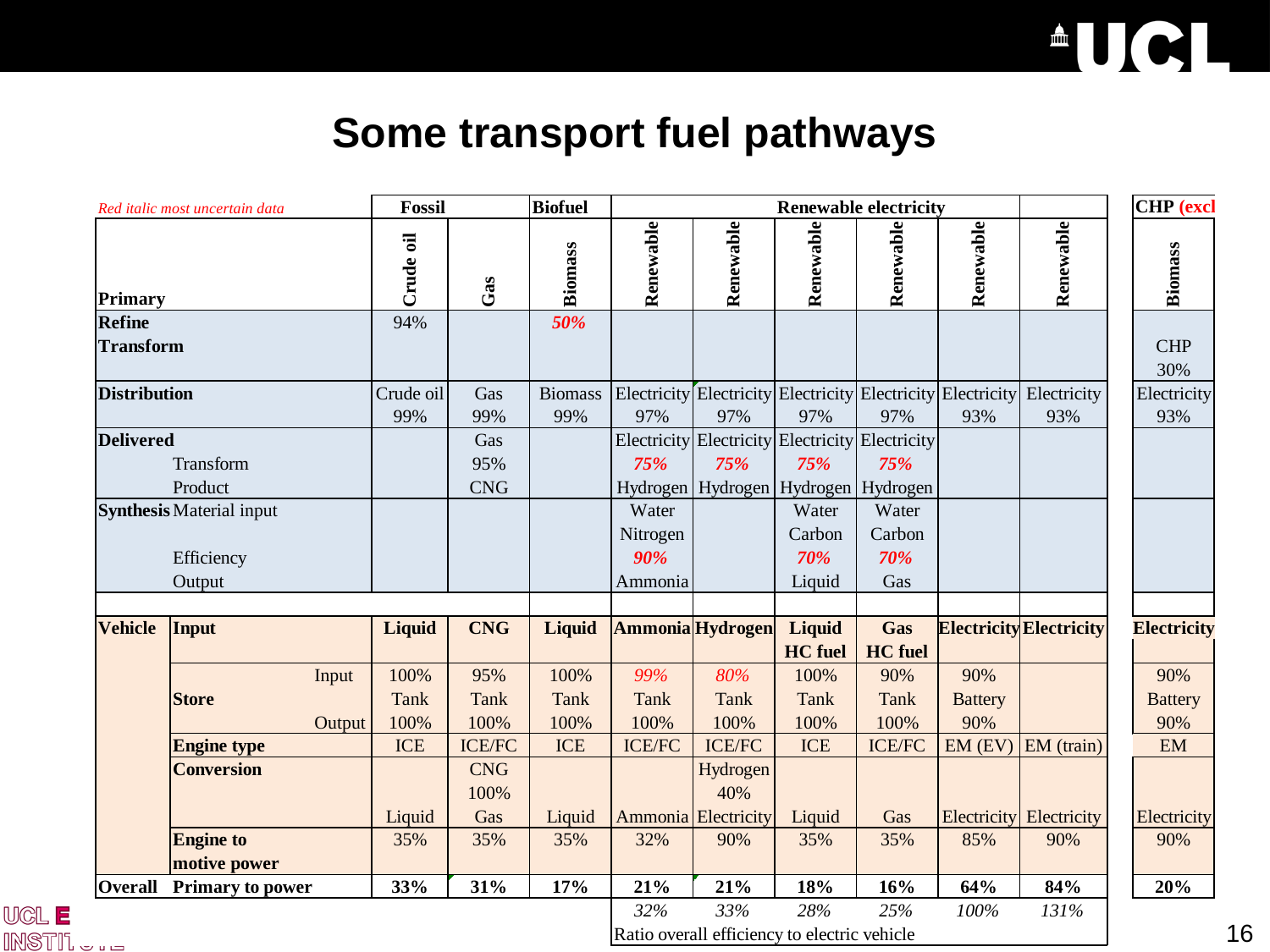# **Electric synthesiser operation example**

### **Balance between:**

**INSTITUTE** 

- Use of low cost/low carbon electricity
- Synthesiser capacity factor
- Variability of synthesiser operation

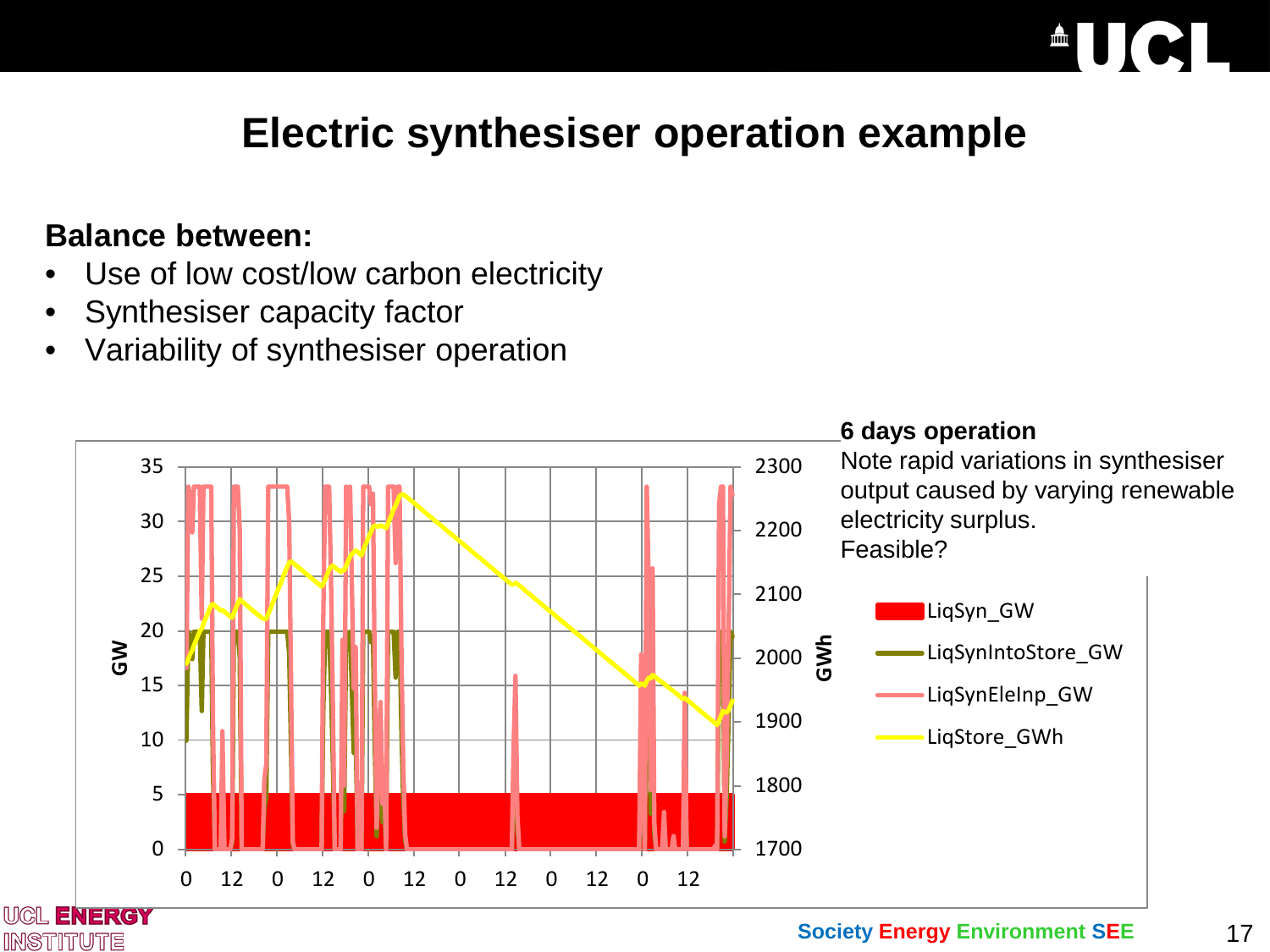# $\triangle$ UCI

### **National – e**lectrically connected **storage**

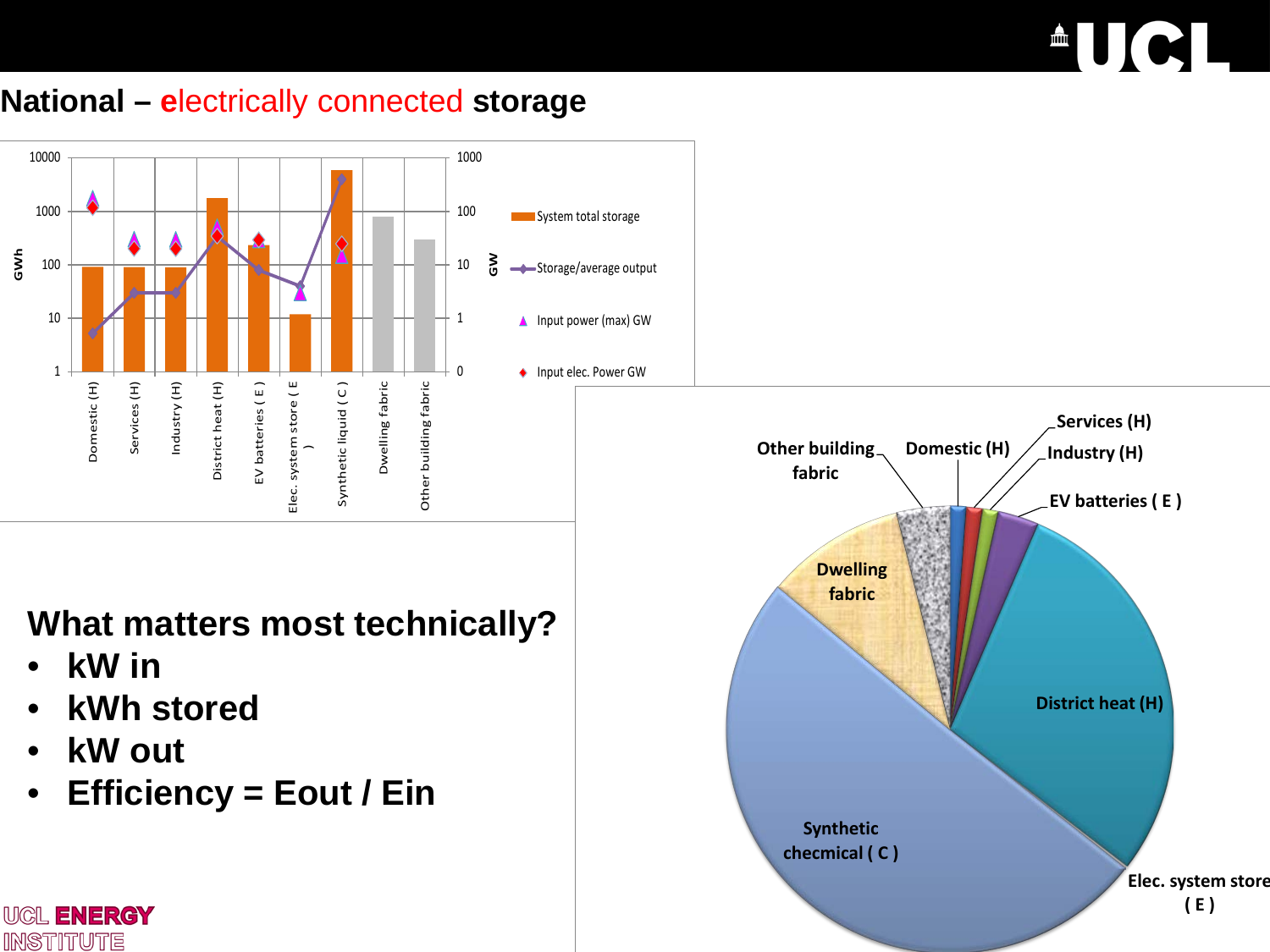## **Why storage?**

**Storage costs money and consumes energy.**

**The only point of storage is if it reduces the total capital and operating costs of meeting energy and environment objectives.**

It can:

- store renewable or other low marginal cost supply for when this supply is in deficit
- reduce the use of higher cost marginal supplies
- reduce peak flows and capital investment in generation, transmission etc.
- reduce the variability of demand which is costly, especially to electricity generation
- improve system reliabililty  $-e.g.$  if a power station fails

### **Transmission interconnection can produce most of the same benefits – how much storage, how much transmission?**

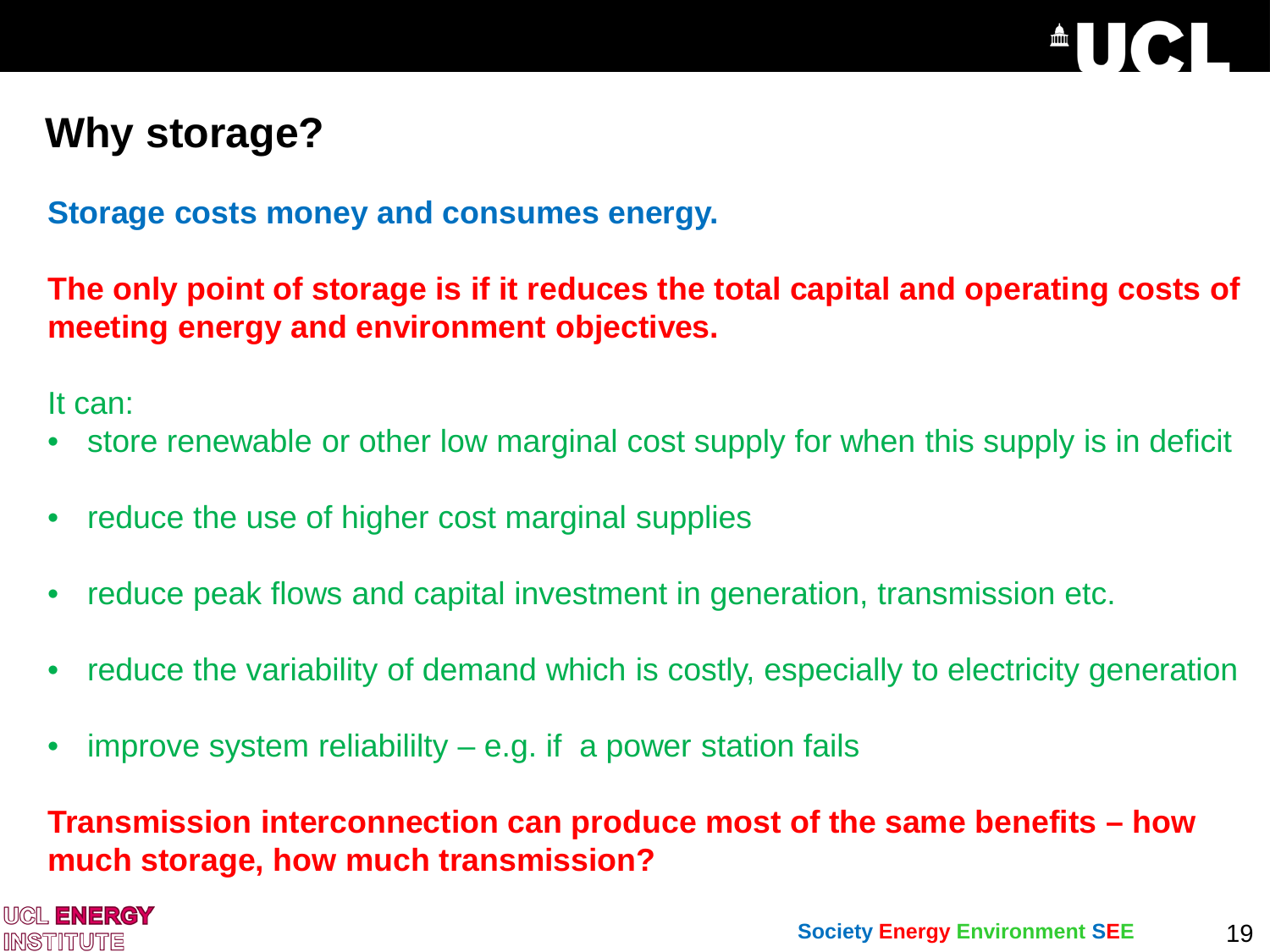## **SYSTEM CONTROL ALGORITHMS**

**Algorithms need to control whole system, including:**

- **1. Building heating and cooling, synthetic fuel production**
- **2. Stores: thermal, EVs, chemical, pumped storage**
- **3. Dispatchable generation**
- **4. Multi-fuel switching – e.g. between heat pumps and CHP**
- **5. International trade**

**Algorithms should include forecast demand and supply**

**Complex non-linear system so biological, heuristic algorithms useful**

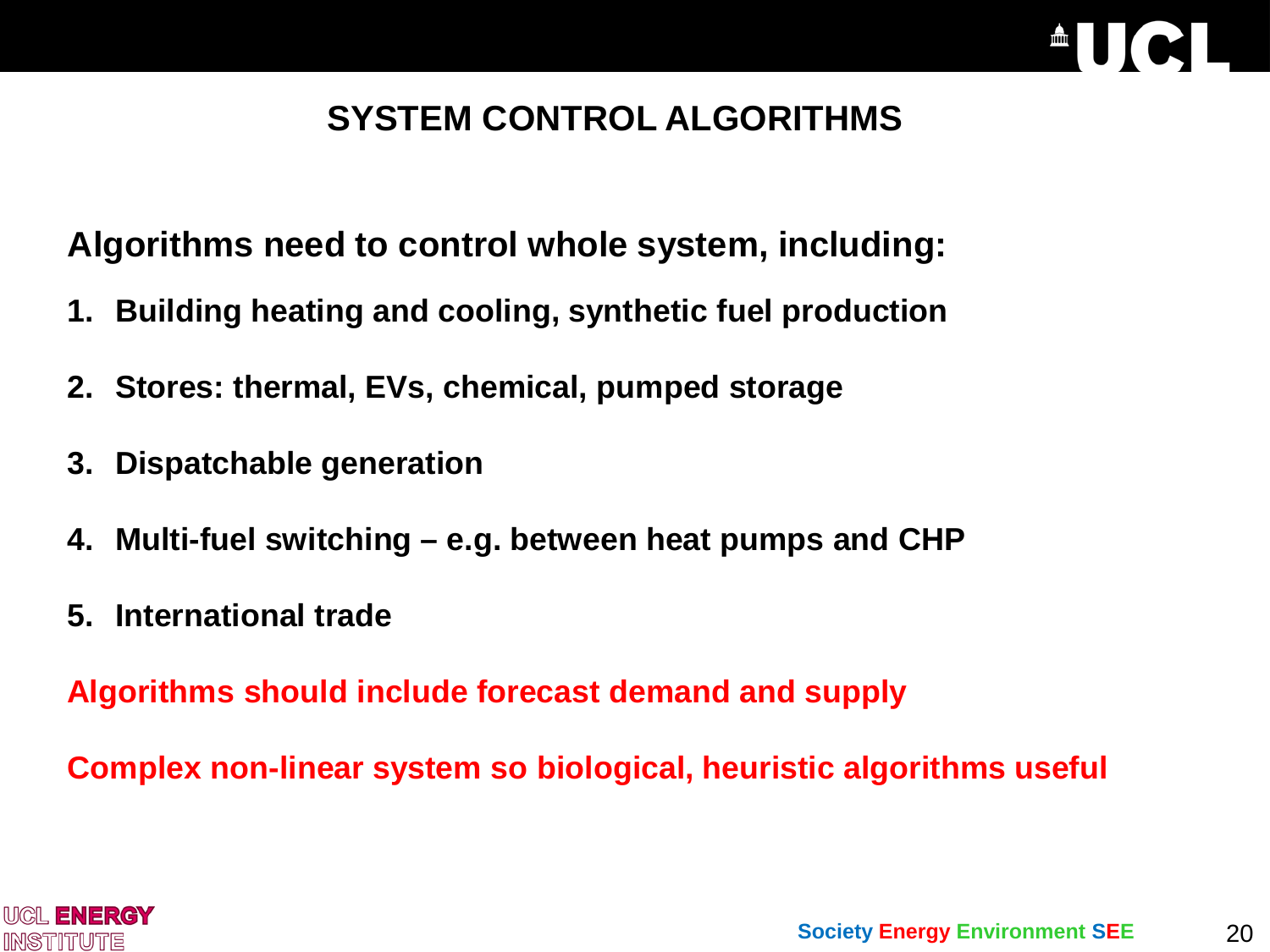

## **STORAGE CONTROL ALGORITHMS**

#### **Example 1: Sequential surplus renewable electricity allocation to stores**

**The surplus to store control algorithm allocates any uncontrollable electricity surplus to flows with storage – heating, EVs, district heating, synthetic fuel production**

- 1. The surplus is sequentially allocated according to proximity to service, energy store size and the availability of multi-fuelling:
	- i. domestic (heat stores)
	- ii. electric vehicle (batteries)
	- iii. services (heat stores)
	- iv. industry (heat stores)
	- v. district heating (heat stores)
	- vi. synthetic fuels (chemical stores)
	- vii. electricity system storage (e.g. pumped storage)
- 2. If all demands are met and stores or input capacities are full, any remaining surplus is exported or spilled

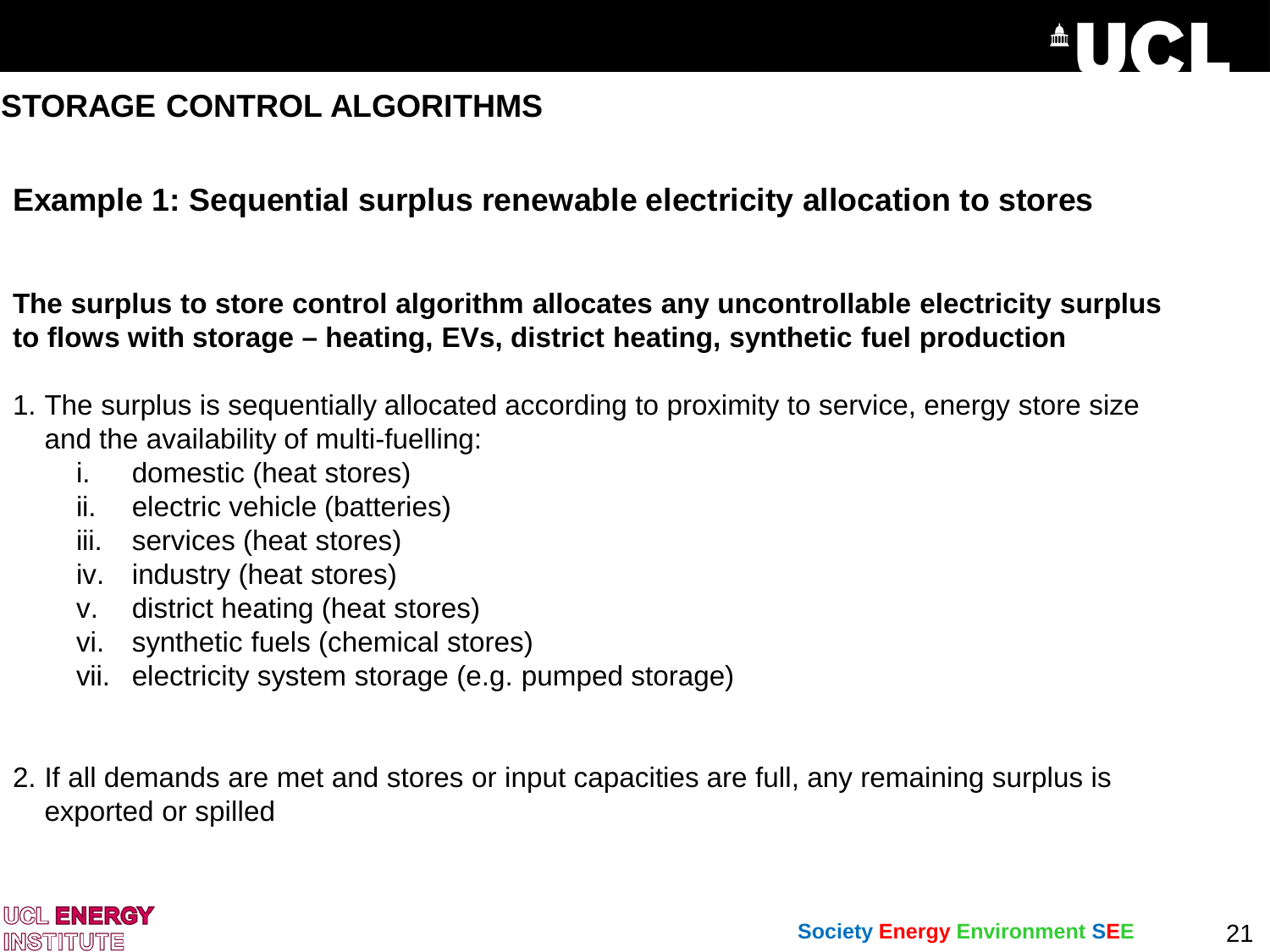**Matching demand to supply - DynEMo 1 day for months 1,4,7 ; modelled at 5 min intervals** 



<u>uding</u>